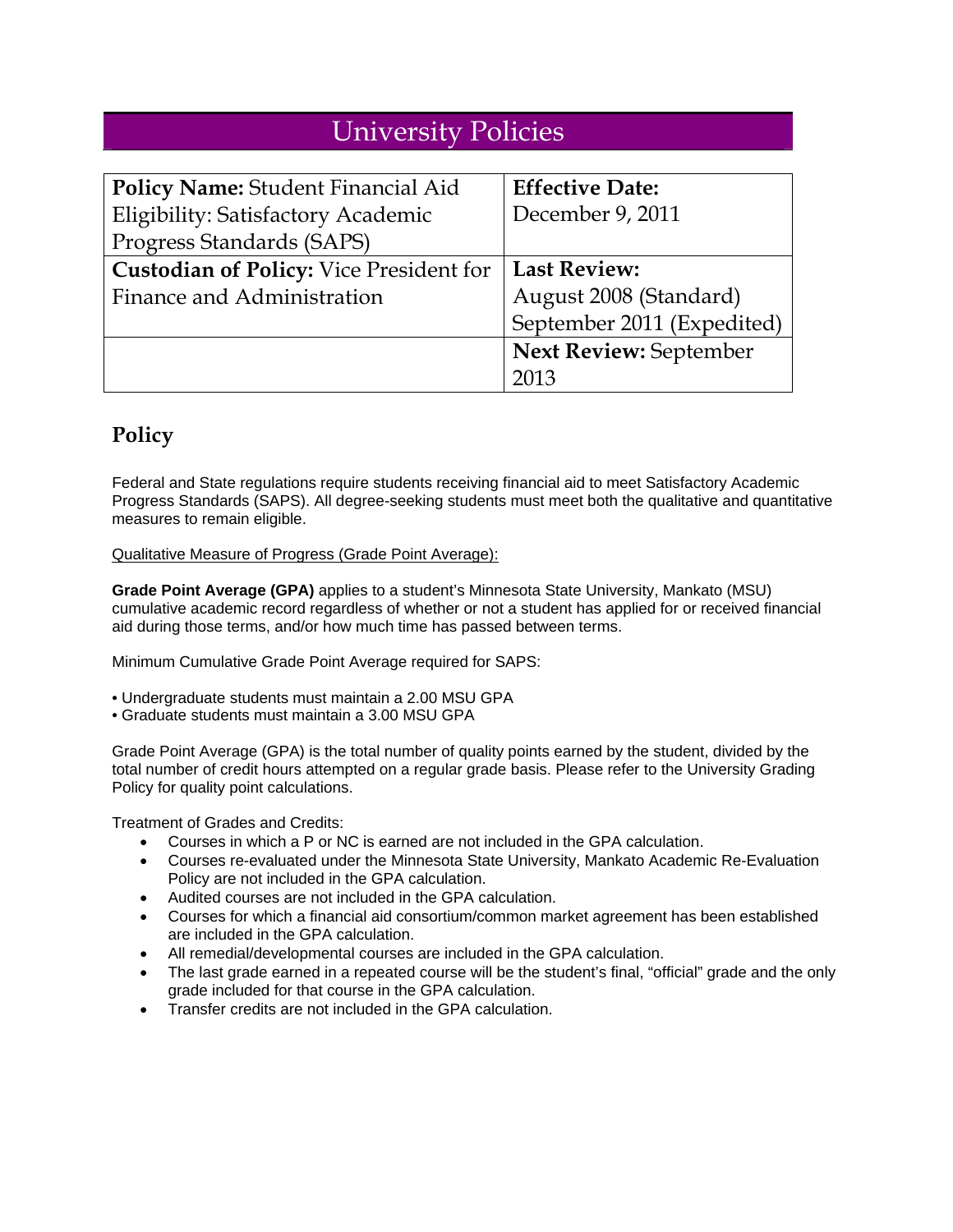### Quantitative Measures of Progress (Completion Percentage and Maximum Timeframe):

**Completion Percentage** applies to a student's cumulative academic record that includes Minnesota State University, Mankato (MSU) credits and credits transferred from other postsecondary institutions, regardless of whether or not a student has applied for or received financial aid during those terms, and/or how much time has passed between terms.

Undergraduate and graduate students must maintain a cumulative completion rate of at least 67%.

The Completion Percentage is calculated as follows:

 Cumulative Earned Credits Completion Percentage = Cumulative Attempted Credits

Cumulative Earned Credits = Number of credits marked A  $(+/-)$ , B  $(+/-)$ , C  $(+/-)$ , D  $(+/-)$ , and P.

Cumulative Attempted Credits = Number of credits marked A  $(+/-)$ , B  $(+/-)$ , C  $(+/-)$ , D  $(+/-)$ , P, F, NC, I, IP, W, and Z).

Treatment of Grades and Credits:

- Satisfactory course completion is defined as the completion of courses which have received grades of A  $(+/-)$ , B  $(+/-)$ , C  $(+/-)$ , D  $(+/-)$ , and P.
- Courses assigned grades of F, NC, I, IP, W or Z are not completed in a satisfactory manner.
- Courses with assigned grades of I (Incomplete), W (Withdrawal), and IP (In-Progress) count as attempted credits but do not count as earned credits for the determination of Completion Percentage.
- Courses assigned a grade of P under the Academic Re-Evaluation Policy count as attempted credits and earned credits; courses assigned a grade of NC under the Academic Re-Evaluation Policy count as attempted credits but not as earned credits.
- Audited courses are not included in the calculation of completion percentage.
- Courses for which a financial aid consortium/common market agreement has been established count as attempted credits and earned credits.
- All remedial/developmental courses count as attempted and earned credits.
- Repeated courses count as attempted credits each time a course is taken, but are only included once as earned credits.
- Transfer credits count as attempted credits and earned credits.

**Maximum Timeframe** applies to a student's cumulative academic record that includes Minnesota State University, Mankato (MSU) credits and credits transferred from other postsecondary institutions, regardless of whether or not a student has applied for or received financial aid during those terms, and/or how much time has passed between terms.

The maximum timeframe allowance is 150% of the minimum required credits for the particular program of study: degree, certificate, or licensure.

Treatment of Grades and Credits:

- All postsecondary academic credits, including PSEO, attempted at Minnesota State Mankato are included in the Maximum Timeframe calculation, with the exception of audited courses and the first thirty (30) remedial/developmental credits.
- Courses with assigned grades of I (Incomplete), W (Withdrawal), and IP (In-Progress) are included in the Maximum Timeframe calculation.
- Credit-bearing courses with grades computed under the Academic Re-Evaluation Policy are included in the Maximum Timeframe calculation.
- Audited courses are not included in the Maximum Timeframe calculation.
- Courses for which a financial aid consortium/common market agreement has been established are included in the Maximum Timeframe calculation.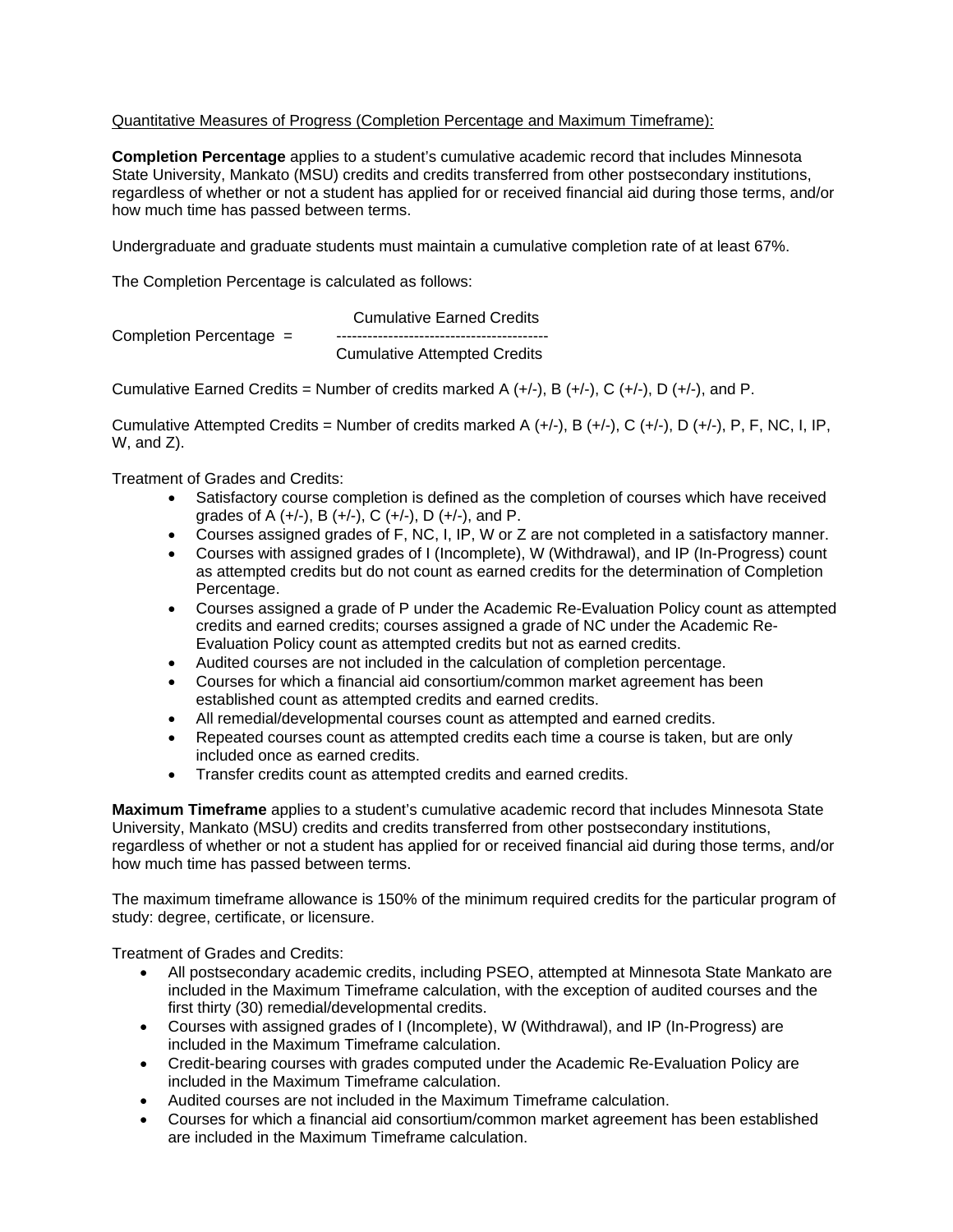- The first thirty (30) remedial/developmental credits are excluded from the Maximum Timeframe calculation.
- Repeated courses are included in the Maximum Timeframe calculation each time a course is taken.
- Transfer credits are included in the Maximum Timeframe calculation.

#### Evaluating Satisfactory Academic Progress Standards:

All student academic records will be evaluated to determine whether they meet SAPS at the end of their first term of attendance at Minnesota State University, Mankato, and subsequent terms of enrollment thereafter.

The University will evaluate student academic records with regard to defined qualitative and quantitative criteria at the end of each semester when grades are due and recorded for the term.

Students whose financial aid eligibility is impacted by the SAPS evaluation will be notified of their status in writing; this communication is sent electronically to the student's university e-mail account.

#### Consequences of not meeting Satisfactory Academic Progress Standards:

Students not meeting SAPS requirements for Cumulative Grade Point Average at the time of the term review will be placed in financial aid warning status provided s/he is not currently on financial aid probation or suspension. Financial aid eligibility is retained while the student is in financial aid warning status.

Students not meeting SAPS requirements for Completion Percentage at the time of the term review will be placed in financial aid warning status provided s/he is not currently on financial aid probation or suspension. Financial aid eligibility is retained while the student is in financial aid warning status.

Students not meeting the SAPS requirements for Maximum Timeframe at the time of the term review will be immediately placed on financial aid suspension without being placed in financial aid warning status.

Likewise, if the evaluation of academic records projects it to be mathematically impossible for a student to meet the required Cumulative Grade Point Average and/or Completion Percentage requirements within the timeframe allowed, they will be immediately placed on financial aid suspension without being placed in financial aid warning status.

Students placed on financial aid warning status will have the next academic term (Fall, Spring, Summer) for which they are enrolled to meet SAPS requirements. Achieving the required Grade Point Average and Completion Percentage will result in reinstatement of financial aid eligibility following the close of that term. Failure to achieve the required cumulative MSU GPA and/or completion percentage will result in suspension of financial aid eligibility following the close of that term.

#### Financial Aid Suspension:

Students who are suspended due to not meeting the SAPS requirements are ineligible for the financial aid funding from all funding programs identified. The ineligibility is effective immediately and includes any funding not yet disbursed to a student, including future and previous terms.

Suspension status for financial aid will remain in effect until all required satisfactory academic progress qualitative and quantitative measures are met and/or an appeal is submitted and approved.

Students who are ineligible for financial aid funding due to SAPS suspension may still attend MSU unless suspended from the institution for other reasons, i.e. academic suspension, judicial suspension, etc.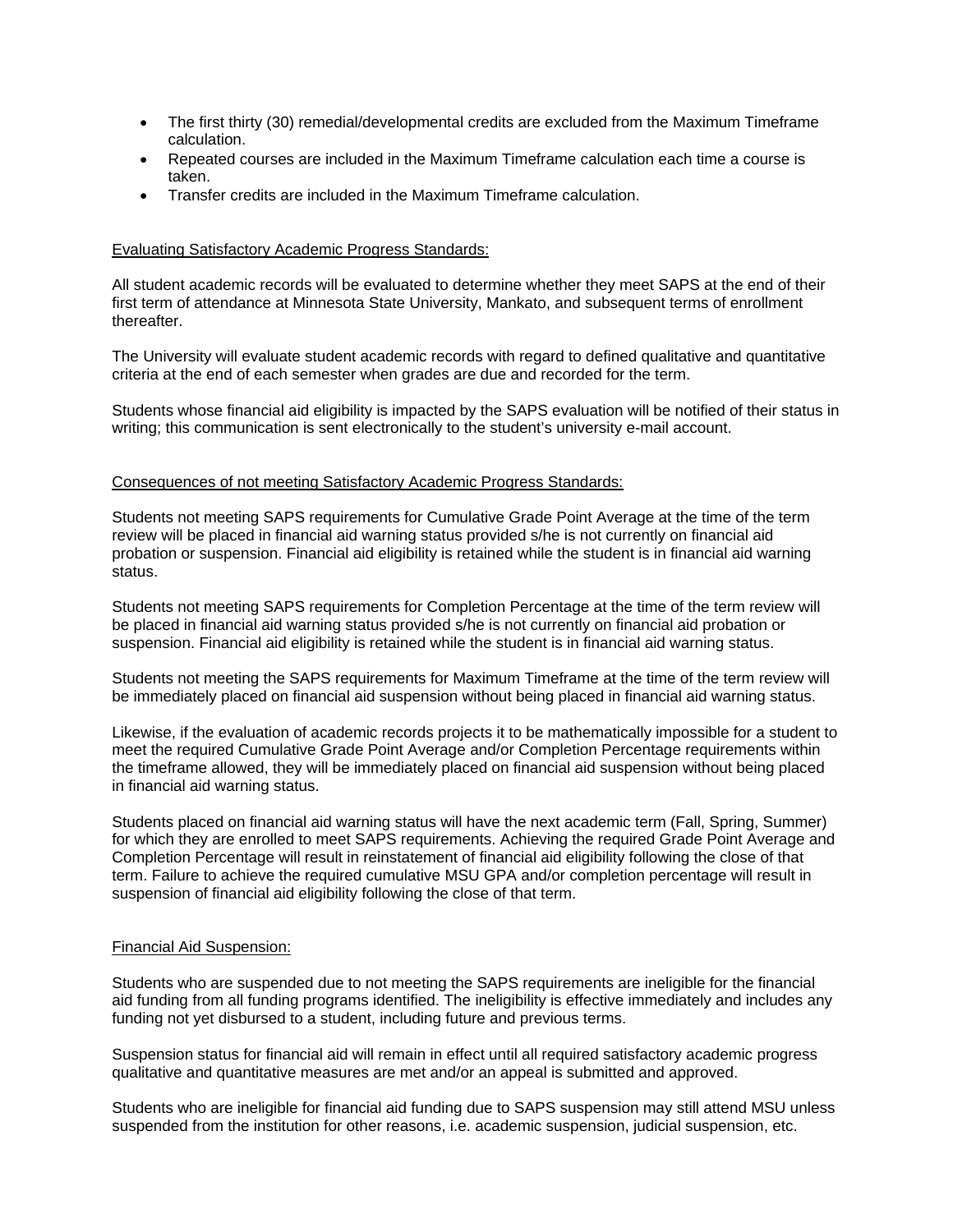#### SAPS Suspension Appeal Process:

Students whose financial aid eligibility has been suspended for not meeting the SAPS qualitative and/or quantitative measures have the right to appeal based on extenuating circumstances that occurred during the terms of academic difficulty and that directly affected academic performance including, but not limited to:

- Physical or mental illness, accident, or injury experienced by student or by significant person in student's life
- Death of a family member or significant person in student's life
- Divorce experienced by student or his/her parent
- Personal hardship or issues with spouse, family, roommate, or other significant person

Students who have been suspended also have the right to request a review of their status based on the following situations:

- Pursuing a second undergraduate or dual degree program
- Pursuing multiple undergraduate majors for first bachelor's degree
- Pursuing a graduate degree with licensure
- Changing academic major, if due to extenuating circumstances

Students who choose to appeal their suspension status must complete and return an appeal form with appropriate documentation. Documentation requirements will vary based on the student's individual situation. A statement of support and assessment of future progress potential from an academic advisor, faculty member or professional staff member in a position to address the situation will be required for all appeals. Appeal forms are provided with the notice of suspension and are also available at the Campus Hub. Appeals must be submitted by the deadline indicated on the Appeal Form for the academic term for which the student is requesting funds.

Appeals are reviewed by the Financial Aid Appeals Committee appointed by the Director of Financial Aid. Communication regarding the student's appeal decision is sent by hardcopy via U.S. mail as well as electronically sent to the student's university email account. Appeals submitted after the deadline date of the semester will be returned without being considered. Appeals submitted incomplete will not be reviewed. Students may appeal the following term if they do not meet the current term's deadline, if the appeal was submitted incomplete, or if the appeal is denied.

Students who submit an appeal of suspended status are not guaranteed reinstatement of financial aid eligibility and are responsible for any institutional charges incurred for the term(s) suspended, regardless of the status of the financial aid appeal, except as provided by the Satisfactory Academic Progress Exception for Financial and Registration Obligation Procedure, effective May 15, 2006.

### Reinstatement of Financial Aid Eligibility:

Reinstatement of financial aid eligibility under this policy occurs when:

- the Grade Point Average and Completion Percentage criteria have been met; or
- the Financial Aid Appeals Committee approves the student's appeal

Students whose financial aid eligibility has been reinstated will be notified of their status in writing; this communication is sent electronically to the student's university e-mail account.

The Financial Aid Appeals Committee may require a student with an approved appeal to meet certain academic term progress measures to retain financial aid eligibility; in these cases the student will be placed in a financial aid probation status. Financial aid probation status may be in effect for one or more academic terms, depending on the individual situation. While on financial aid probation, the student must achieve academic term progress measures of at least 2.50 MSU GPA and 100% completion percentage.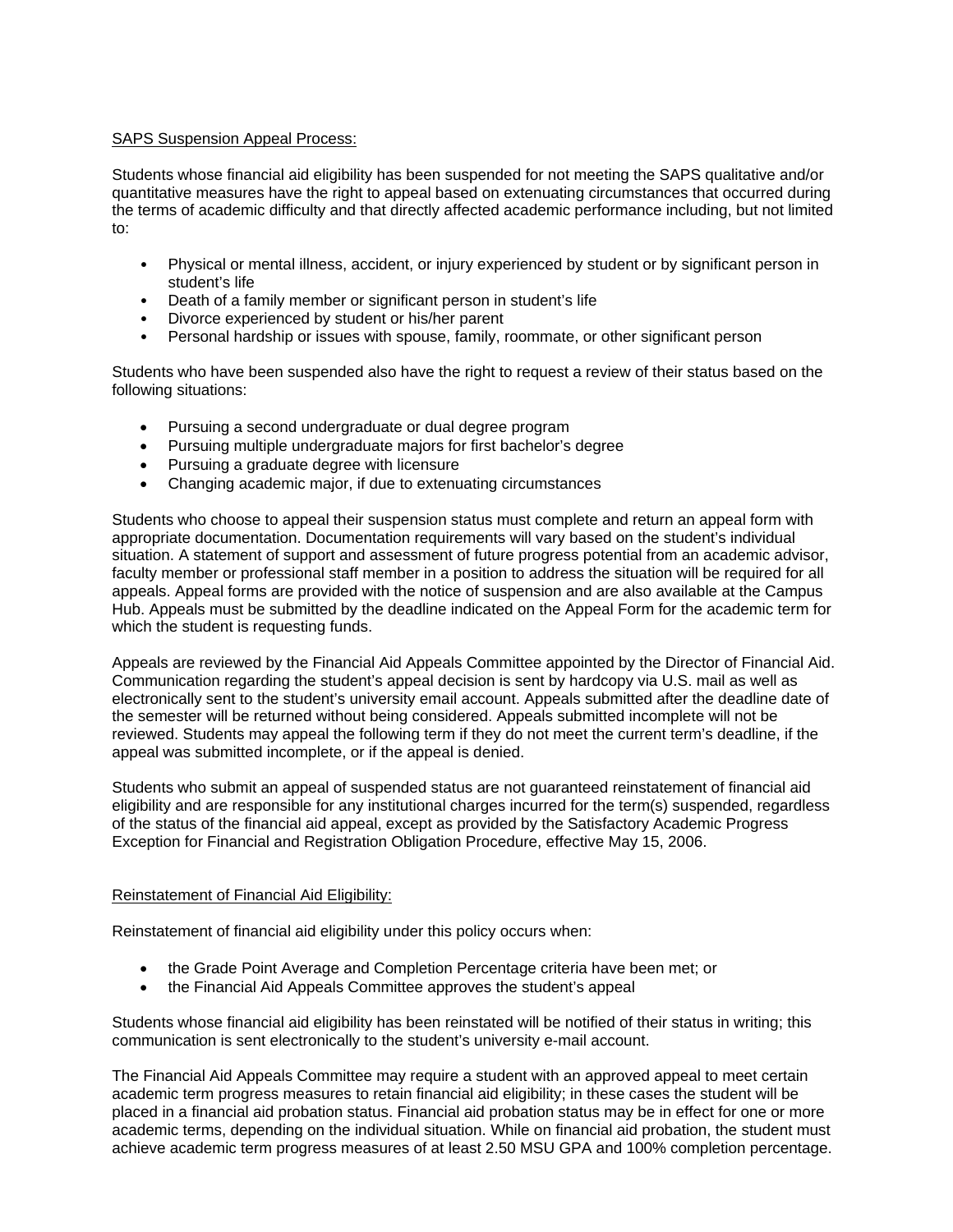A student placed on financial aid probation who achieves the required cumulative Minnesota State, Mankato Grade Point Average and cumulative Completion Percentage for SAPS will have his/her financial aid eligibility reinstated. A student placed on financial aid probation who fails to meet the cumulative Minnesota State, Mankato cumulative Grade Point Average and/or cumulative Completion Percentage for SAPS but who meets the required academic term progress measures will have financial aid eligibility continued through his/her next term of enrollment. A student placed on financial aid probation status who does not achieve the required cumulative Minnesota State, Mankato Grade Point Average and cumulative Completion Percentage and who also fails to meet the required academic term progress measures will have his/her financial aid eligibility suspended.

Students whose financial aid eligibility has been reinstated and who subsequently fail to meet Satisfactory Academic Progress Standards (SAPS) will be placed in financial aid warning status, subject to the requirements as outlined above.

If a student is placed on suspension of financial aid eligibility following a reinstatement, a new or updated written appeal for consideration of reinstatement will be required.

#### Financial Aid Programs Impacted by SAPS:

All students receiving federal, state, and/or institutional financial aid must meet Satisfactory Academic Progress Standards (SAPS) defined by this policy to remain eligible for the following funding sources:

- Federal Pell Grant
- Federal Supplemental Education Opportunity Grant (SEOG)
- Federal TEACH Grant
- Federal Perkins Loan
- Federal Work-study
- Federal Direct Loan (Subsidized and Unsubsidized)
- Federal Parent Loan for Undergraduate Students (PLUS)
- Federal PLUS Graduate Student Loan

Other financial aid programs also require that students meet SAPS. These programs include, but are not limited to:

- Minnesota State Grant
- Minnesota Post-Secondary Child Care Grant
- Minnesota State Work-study
- Minnesota GI Bill
- Minnesota Tribal Scholarships
- Alliss Scholarships
- Need-based University Grants

Students who do not meet SAPS may still be eligible for certain private student education loan resources. Students in financial aid suspension status who wish to pursue these loan options are required to meet with campus financial aid advising staff in order to determine eligibility.

Non-institutional scholarships and external agency funding (i.e. JTPA, DRS, Vocational Rehabilitation, etc.) may or may not require a student to meet SAPS. Students should contact the appropriate funding provider for information.